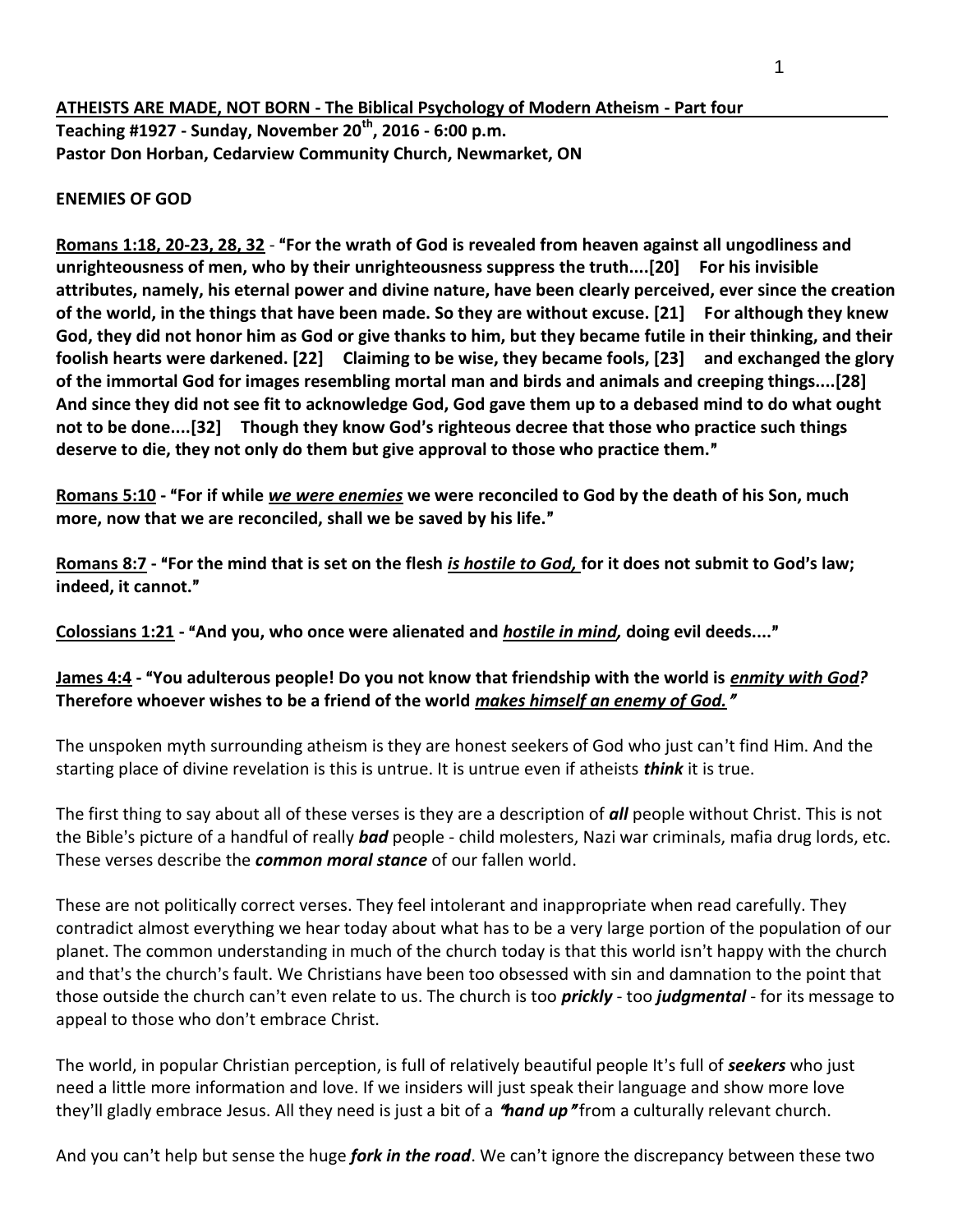pictures of the lost. If the lost are just beautiful people seeking God, Paul and the rest of the New Testament are out to lunch. And if the New Testament picture framed in our opening texts is accurate the church needs to adjust its thinking and approach to evangelism. Either way this is too big an issue to skirt around.

Four questions seem unavoidable tonight. *First, are those outside of Christ really enemies of God? Second, if*  so, do they know they are God's enemies? Third, how does this latent enmity manifest itself? And fourth, *what can be done about this problem in view of the church*=*s call to reach the lost?*

# 1) **ARE THOSE OUTSIDE OF CHRIST REALLY ENEMIES OF GOD?**

Please don't miss the meaning here. There is no question here about God sending His Son to die for *everyone.* God's longing to *reach* these people isn't at issue. The Bible is too clear and too blunt to miss God's heart:

### **2 Peter 3:9 - "The Lord is not slow to fulfill his promise as some count slowness, but is patient toward** you, not wishing that any should perish, but that all should reach repentance."

## **1 John 2:2 -** A**He is the propitiation for our sins, and not for ours only but also** *for the sins of the whole world.*@

There's no mistaking God's heart here. John *equates* the reach of the atoning work of Christ for *Christians* (*"our sins*" - and the sins of everyone else on the planet - "...the sins of the whole world"). God's not wanting *anyone* to perish. He wants *everyone* to repent. That's why He sent God the Son to be the propitiation for the *whole world's sin.* So, clearly, God is out to reach His enemies. But that doesn't undo the fact that they are still repeatedly called His *enemies* throughout the New Testament.

Let's start with some basics. When the New Testament calls those apart from Christ God's enemies it does **not** mean they can't be very nice persons. In other words, their **enmity** relates directly to **God**, not the *world* in general. They exhibit *love* in virtually all their relationships. They may be good parents and neighbors. They are only enemies of **God.** In other words, we aren't in a position to see anything **unlovely** in them the way **God** would see what's unlovely in them because their enmity is directly only at *God* - not at *us.*

Our opening texts couldn't be clearer. The basic *default* stance of the worldly mind - and its key problem in relation to God - isn't one of mere *ignorance -* **Romans 1:18, 20, 28** - "**For the wrath of God is revealed from heaven against all ungodliness and unrighteousness of men, who by their unrighteousness** *suppress the truth***....[20] For his invisible attributes, namely, his eternal power and divine nature, have been clearly perceived, ever since the creation of the world, in the things that have been made.** *So they are without excuse***....[28] And since** *they did not see fit to*  acknowledge God, God gave them up to a debased mind to do what ought not to be done."

So the problem here is one of *suppression of known truth.* This is why Paul speaks of the great <sup>A</sup>*exchange*@ willingly made - **Romans 1:23 -** A**....and** *exchanged* **the glory of the immortal God for images resembling mortal man and birds and animals and creeping things.**@

This is the work of enemies. There has been a denial of God's rights. There has been a declaration of opposing loyalties. There has been a deliberate refusal to bow and worship. In fact, there has been the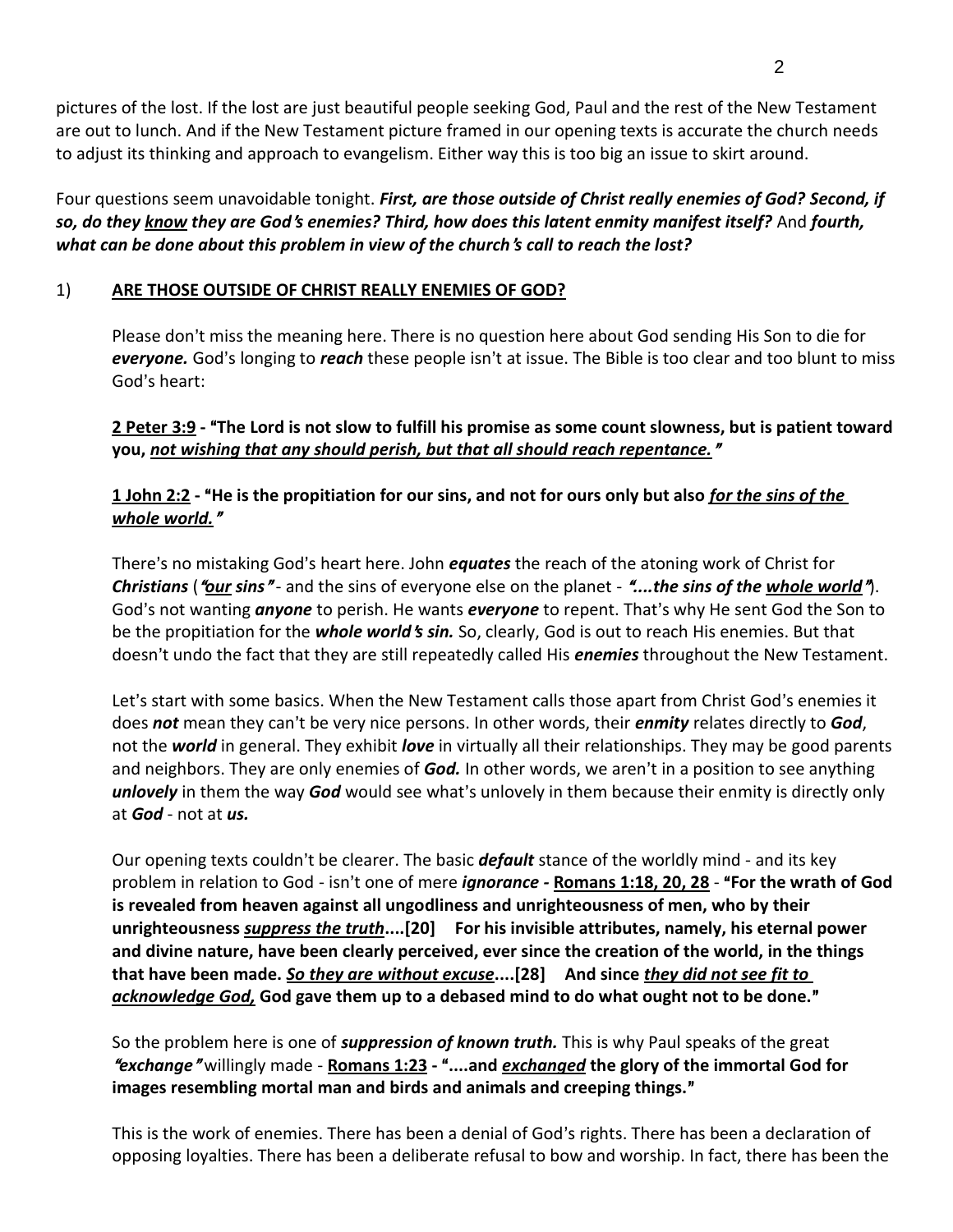## *replacement* of proper devotion to the Creator with nothing but *self-love and worship.*

This is our world. Fifty thousand crammed into the Temple called Roger's Center. Most of our resources devoted to a ridiculously sinful amount of self-indulgence. A whole generation who knows more about the Kardashians than the New Testament account of Jesus Christ.

Without divine revelation we have no way of knowing that this isn't just *normal* life. The fact that so many don't see anything *offensive* in these choices is only further *evidence* of the depth of rebellion. In exactly the same way the American South went so many years seeing nothing morally offensive about *slavery,* our world - and many sympathetic church people - sees nothing morally offensive about not reverently honoring God above all else.

We won't have any capacity at all to see the sinister underbelly of these horribly misdirected passions. Our opening texts are the only source for an *honest perspective* on why this situation exists. It *isn*=*t* accidental. It has ugly, usually unconsidered roots. It's a manifestation of the deeply rooted conspiracy against God.

## 2) **DO ALL THESE PEOPLE** *KNOW* **THEY ARE ENEMIES OF GOD?**

I believe at some point they do. But only for a while. Consider these texts:

**Matthew 7:21-23 - "Not everyone who says to me, 'Lord, Lord,' will enter the kingdom of heaven, but the one who does the will of my Father who is in heaven. [22] On that day many will say to me,**  >**Lord, Lord, did we not prophesy in your name, and cast out demons in your name, and do many mighty works in your name?'** [23] And then will I declare to them, *'I never knew you;* depart from me, you workers of lawlessness."

I don't think these people were aware of their *un-relatedness* to the Lord. It seems they were expecting a warmer welcome than they received. I can't **prove** that from the text, but that's the way it reads to me. They seem genuinely shocked to be left on the outside.

So this text reveals an *unawareness* to their own spiritual condition. But that's as far as we can follow this account. We're told nothing about how these religious people got to this place of lostness. And that's because Jesus' only point in this parable is to reveal *words and miracles aren't enough*. The whole Sermon on the Mount is about *heart devotion.* 

These people hadn't constructed their whole lives around devotion to the Lordship of Jesus, as Jesus makes clear in His concluding remarks in verses 24-27 - "Everyone then who hears these words of **mine and does them will be like a wise man who built his house on the rock. [25] And the rain fell, and the floods came, and the winds blew and beat on that house, but it did not fall, because it had been founded on the rock. [26] And everyone who hears these words of mine and does not do them will be like a foolish man who built his house on the sand. [27] And the rain fell, and the floods came, and the winds blew and beat against that house, and it fell, and great was the fall of it.**@

As to how these people came to such self-ignorance we need another text. And, fortunately, we have one - **Romans 1:18-21 - "For the wrath of God is revealed from heaven against all ungodliness and unrighteousness of men, who by their unrighteousness** *suppress the truth.* **[19] For** *what can be*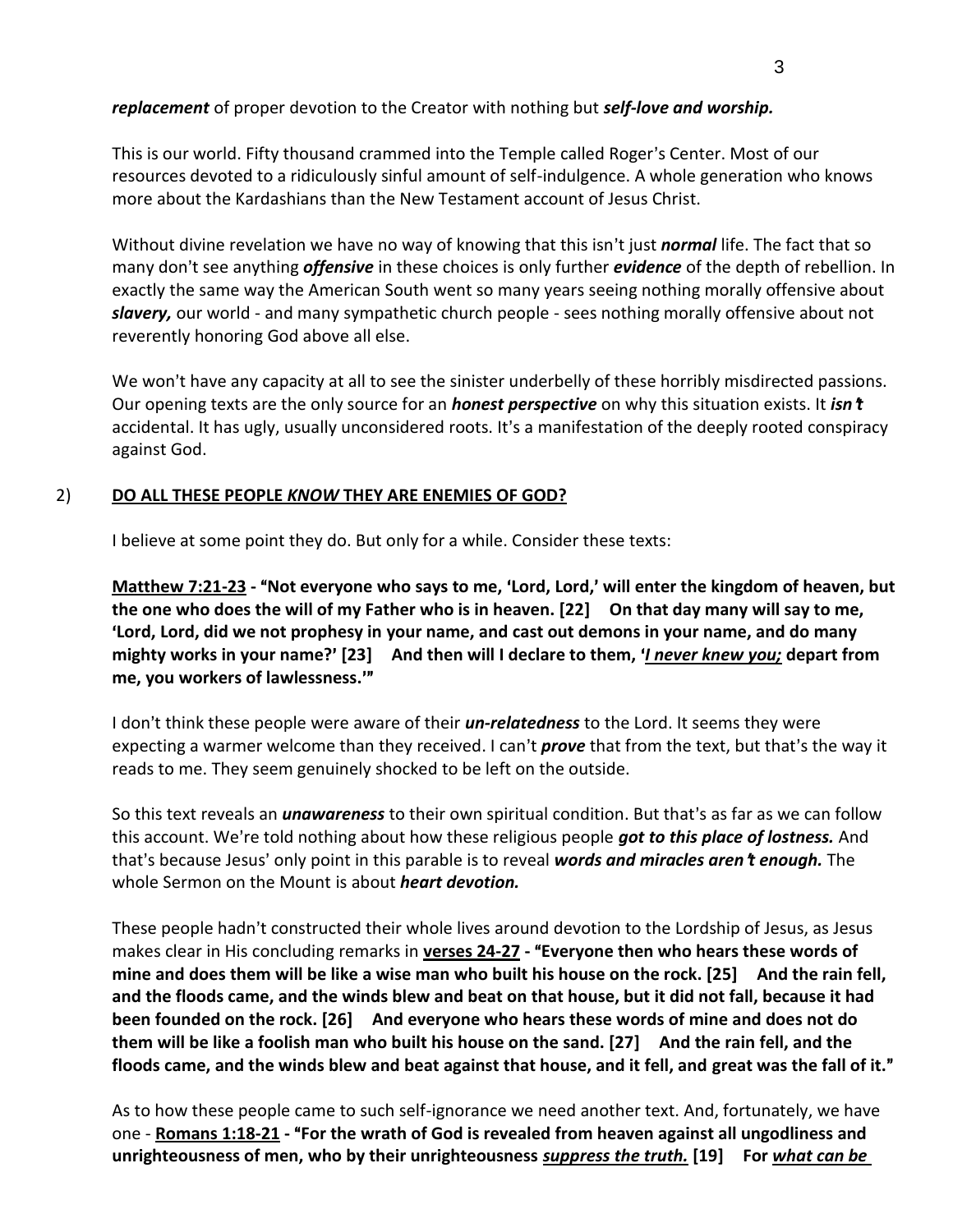*known about God is plain to them, because God has shown it to them.* **[20] For his invisible attributes, namely, his eternal power and divine nature, have been clearly perceived, ever since the creation of the world, in the things that have been made.** *So they are without excuse.* **[21] For although they knew God, they did not honor him as God or give thanks to him, but they** *became* futile in their thinking, and their foolish hearts were darkened."

Lesser truth humbly received makes room for greater truth. But lesser, common, conscience revealed truths unwelcomed, results in even the knowledge of *those* truths taken way - **Luke 8:18 - "Take care** then how you hear, for to the one who has, more will be given, and from the one who has not, *even what he thinks that he has will be taken away.*@

#### 3) **HOW DO ENEMIES OF GOD REVEAL THIS CONDITION?**

Our text reveals *two manifestations* of enmity toward God. We'll look at the first tonight:

Romans 1:21-23 - "For although they knew God, they did not *honor him as God* or give thanks to him, **but they became futile in their thinking, and their foolish hearts were darkened. [22]** *Claiming to be wise, they became fools, [23] and exchanged the glory of the immortal God for images resembling mortal man and birds and animals and creeping things.*@

God isn't just *rejected.* He is *replaced.* People can't live without expressing *devotion.* It's the way our Creator made us. The common manifestation of enmity toward God is *misdirected love.* And the text leaves no doubt as to where God's enemies find their deepest joy. The *divine* is removed. The *human* is exalted.

<sup>A</sup>*Claiming to be wise*@(**22**). There is no *humility* here. Human wisdom - the *cultural perspective* replaces *divine revelation. Tolerance* trumps holiness and the absolute rights of our sovereign Creator. We are more troubled about the feelings of others than the grieving of God. However you cut it, enemies of God are more transfixed by what they can embrace *"resembling mortal man"*(23). We worship what is most like *us.* Enemies of God worship what exalts and pleases and delights and secures and fascinates *themselves.*

I need to quickly add just one more idea under this third point:

#### **Matthew 6:24 -** A**No one can serve two masters, for either** *he will hate the one and love the other,* **or**  *he will be devoted to the one and despise the other.* **You cannot serve God and money.**@

I don't think anyone should read those words without asking, **"Why not? Why can't I love one master** *more* and still love the other less?" It doesn't feel like an unreasonable question.

But Jesus seems adamant. When **God** is placed on the balance of the heart's devotion He is automatically "*hated"* or "*despised"* when He is *compared* with anything else. Notice. *Enemies of God aren*=*t created by hating God directly. Enemies of God are spontaneously created by affection toward other interests.* 

This means very few people constantly *feel* like they're enemies of God. That's because their enmity against God only arises when He challenges something they hold dear. And God will *always* challenge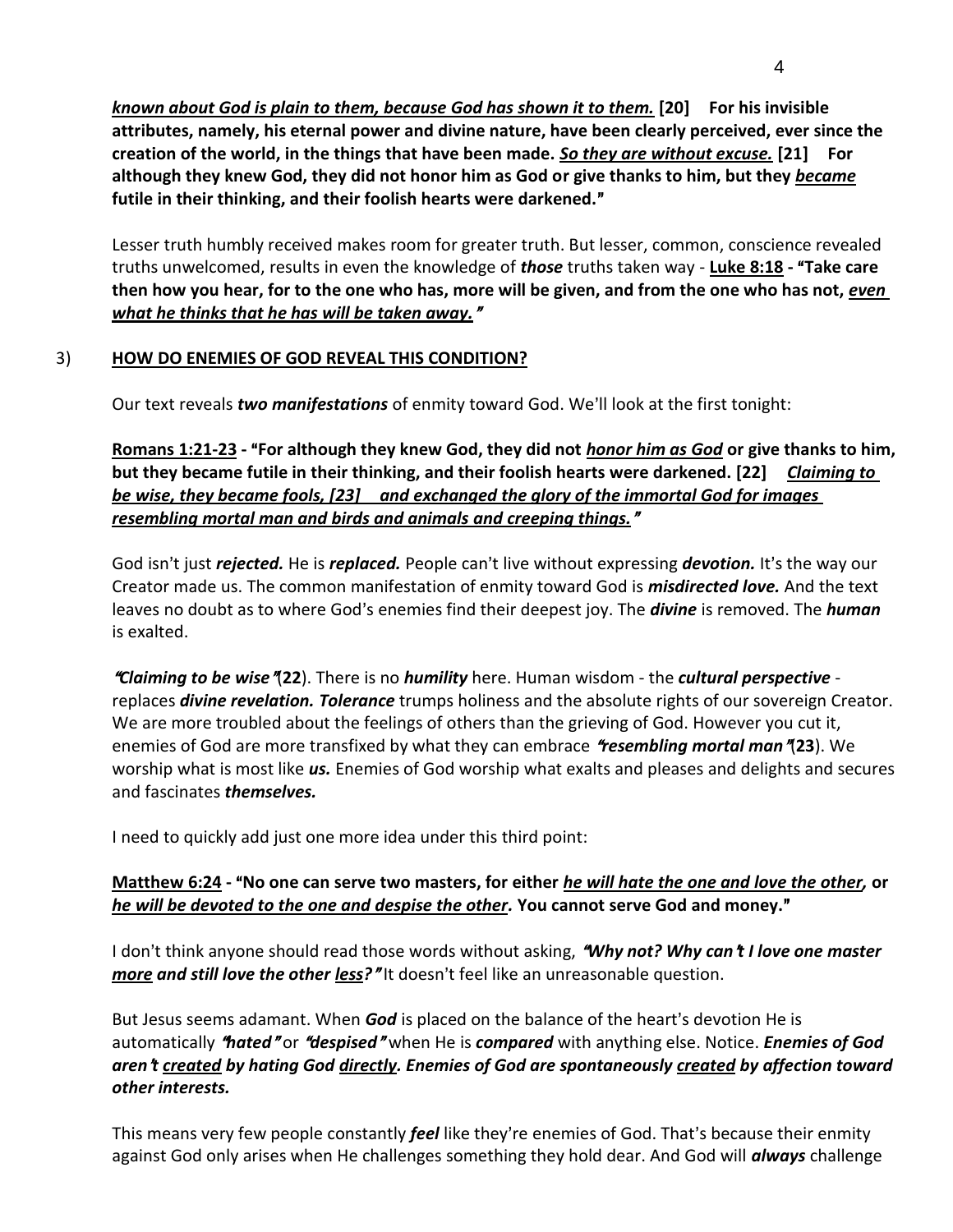whatever else we love most. He's not an apparent enemy in the worship service. He's not an apparent enemy at the grace and the family dinner. He's surely not an apparent enemy when we go to Him in a time of emergency.

But none of those times *reveals* my true relationship with God. That I am God's enemy will only surface to full awareness when there is an actual *comparison* of my devotion to Him with my devotion to something else He challenges.

In other words, Jesus is reminding us no one merely *dabbles* with either love for God or the things of this world. Each love *draws* and each love *consumes.* This is the *nature* of love. Like two gigantic *magnets*, each one pulls you more and more toward itself. It's impossible to just stay in the middle *between* these competing Masters.

Jesus' words need to be heard with *faith* that they're true. That's because we all *think* we are safer with *some* devotion to this world than we really are. It never dawns on us until it's too late that there is no such think as *dating* the world while being *married* to Christ - **James 4:4 -** A**You** *adulterous* **people! Do you not know that** *friendship with the world is enmity with God?* **Therefore whoever wishes to be a friend of the world** *makes himself* **an enemy of God.**@

Notice those biting words: "....*friendship with the world is enmity with God....*"That's just what friendship with the world A*is.*@ Like two plus two *is* four. How many people will lift their hands singing praise choruses in churches today who are God's avowed *enemies?* 

#### 4) **IF THIS IS TRUE, WHAT SHOULD BE THE CHURCH**=**S MESSAGE TO THIS WORLD?**

Are people going to like hearing this from us? Wouldn't we have more success minimizing this part of the truth? Surely nobody is going to feel flattered being called an *enemy of God.*

Perhaps the Bible can shed light on this complicated subject:

**Romans 5:8-11 -** A**....but God shows his love for us in that while we were still sinners, Christ died for us. [9] Since, therefore, we have now been justified by his blood, much more shall we be saved by him from the wrath of God. [10] For** *if while we were enemies we were reconciled to God by the death of his Son, much more, now that we are reconciled, shall we be saved by his life.* **[11] More than that, we also rejoice in God through our Lord Jesus Christ, through whom we have now received reconciliation.**@

Evidently Paul feels he can't properly explain the *glory* of the gospel message without including the fact that it includes the *reconciliation of enemies*. God's grace doesn't just *erase past quilt*. It *transforms enemies into children of God.*

And the change that takes place in the human heart can only be accomplished by the full *wonder of this message.* What can turn an enemy into a worshiper of God? Rules won't. Judgment won't. Religion won't. **The heart of an enemy can only be reached by unexplainable mercy and love.**